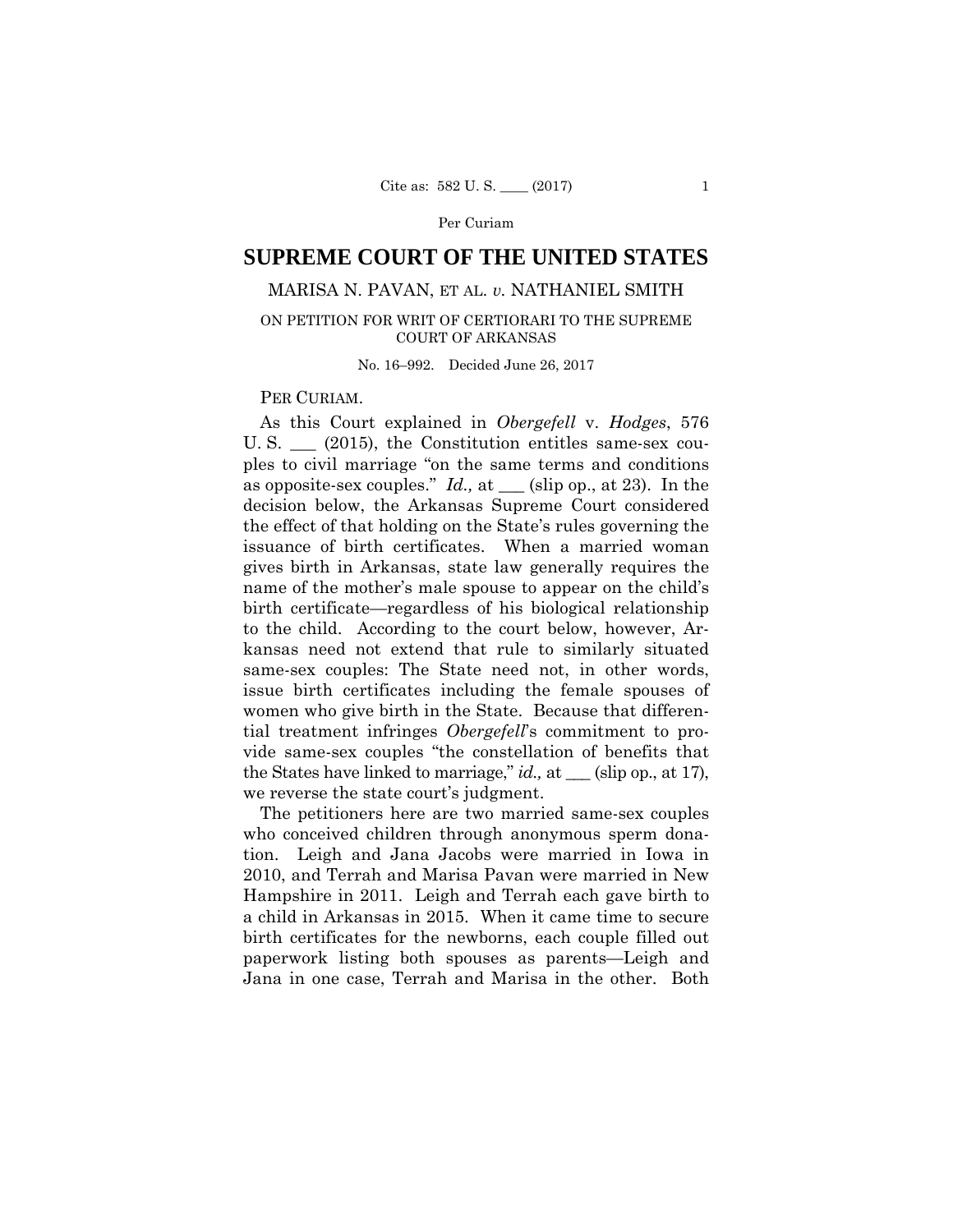#### 2 PAVAN *v.* SMITH

#### Per Curiam

times, however, the Arkansas Department of Health issued certificates bearing only the birth mother's name.

The department's decision rested on a provision of Arkansas law, Ark. Code §20–18–401 (2014), that specifies which individuals will appear as parents on a child's stateissued birth certificate. "For the purposes of birth registration," that statute says, "the mother is deemed to be the woman who gives birth to the child." §20–18–401(e). And "[i]f the mother was married at the time of either conception or birth," the statute instructs that "the name of [her] husband shall be entered on the certificate as the father of the child."  $\S20-18-401(f)(1)$ . There are some limited exceptions to the latter rule—for example, another man may appear on the birth certificate if the "mother" and "husband" and "putative father" all file affidavits vouching for the putative father's paternity. *Ibid.* But as all parties agree, the requirement that a married woman's husband appear on her child's birth certificate applies in cases where the couple conceived by means of artificial insemination with the help of an anonymous sperm donor. See Pet. for Cert. 4; Brief in Opposition 3–4; see also Ark. Code §9–10–201(a) (2015) ("Any child born to a married woman by means of artificial insemination shall be deemed the legitimate natural child of the woman and the woman's husband if the husband consents in writing to the artificial insemination").

The Jacobses and Pavans brought this suit in Arkansas state court against the director of the Arkansas Department of Health—seeking, among other things, a declaration that the State's birth-certificate law violates the Constitution. The trial court agreed, holding that the relevant portions of §20–18–401 are inconsistent with *Obergefell* because they "categorically prohibi[t] every same-sex married couple ... from enjoying the same spousal benefits which are available to every opposite-sex married couple." App. to Pet. for Cert. 59a. But a divided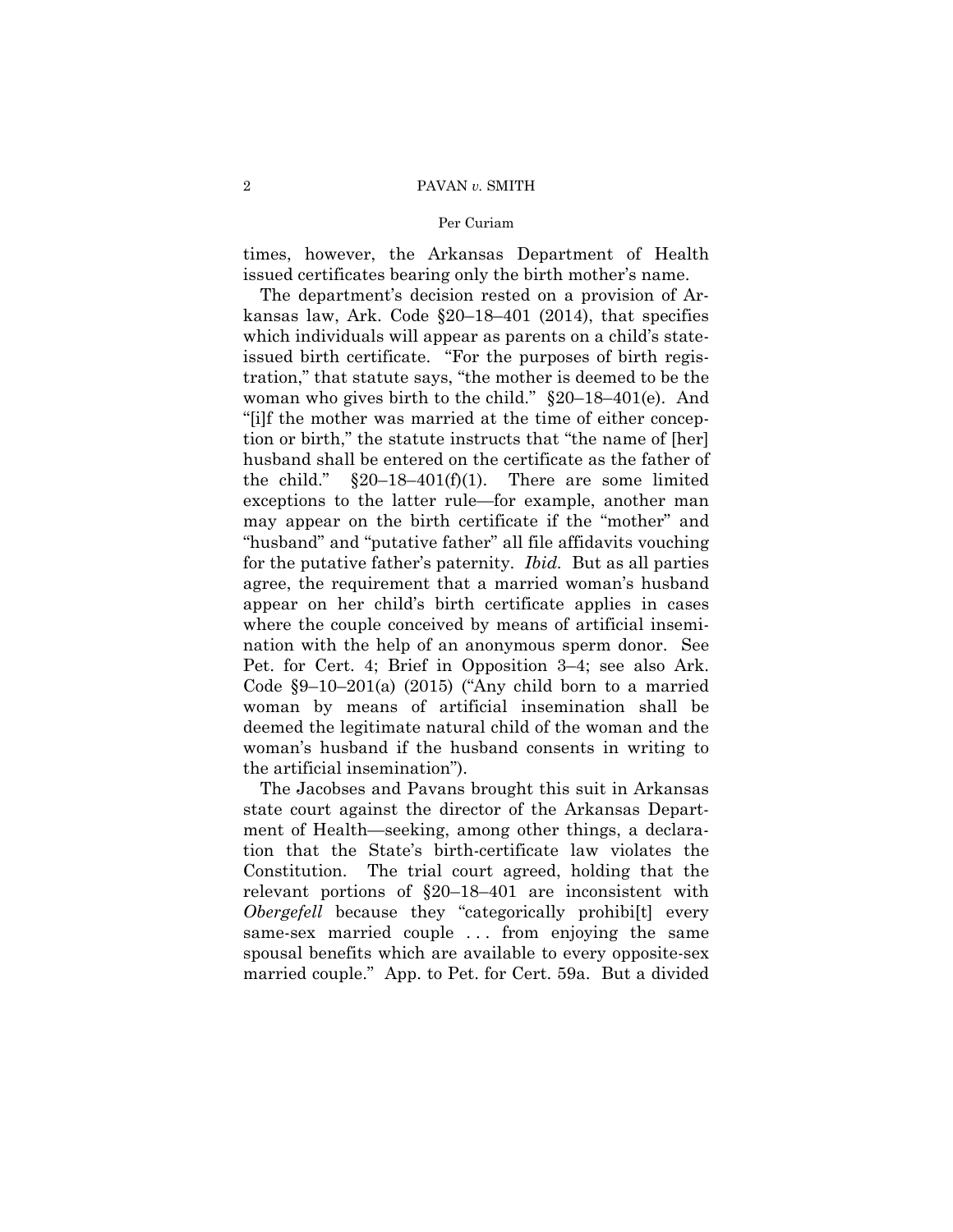#### Per Curiam

 not run afoul of *Obergefell*." *Id.,* at 178. Two justices Arkansas Supreme Court reversed that judgment, concluding that the statute "pass[es] constitutional muster." 2016 Ark. 437, 505 S. W. 3d 169, 177. In that court's view, "the statute centers on the relationship of the biological mother and the biological father to the child, not on the marital relationship of husband and wife," and so it "does dissented from that view, maintaining that under *Obergefell* "a same-sex married couple is entitled to a birth certificate on the same basis as an opposite-sex married couple." 505 S. W. 3d, at 184 (Brill, C. J., concurring in part and dissenting in part); accord, *id.,* at 190 (Danielson, J., dissenting).

The Arkansas Supreme Court's decision, we conclude, denied married same-sex couples access to the "constellation of benefits that the Stat[e] ha[s] linked to marriage." *Obergefell*, 576 U.S., at <u>setching</u> (slip op., at 17). As already explained, when a married woman in Arkansas conceives a child by means of artificial insemination, the State will—indeed, *must*—list the name of her male spouse on the child's birth certificate. See  $\S20-18-401(f)(1)$ ; see also §9–10–201; *supra,* at 2. And yet state law, as interpreted by the court below, allows Arkansas officials in those very same circumstances to omit a married woman's female spouse from her child's birth certificate. See 505 S. W. 3d, at 177–178. As a result, same-sex parents in Arkansas lack the same right as opposite-sex parents to be listed on a child's birth certificate, a document often used for important transactions like making medical decisions for a child or enrolling a child in school. See Pet. for Cert. 5–7 (listing situations in which a parent might be required to present a child's birth certificate).

*Obergefell* proscribes such disparate treatment. As we explained there, a State may not "exclude same-sex couples from civil marriage on the same terms and conditions as opposite-sex couples." 576 U. S., at \_\_\_ (slip op.,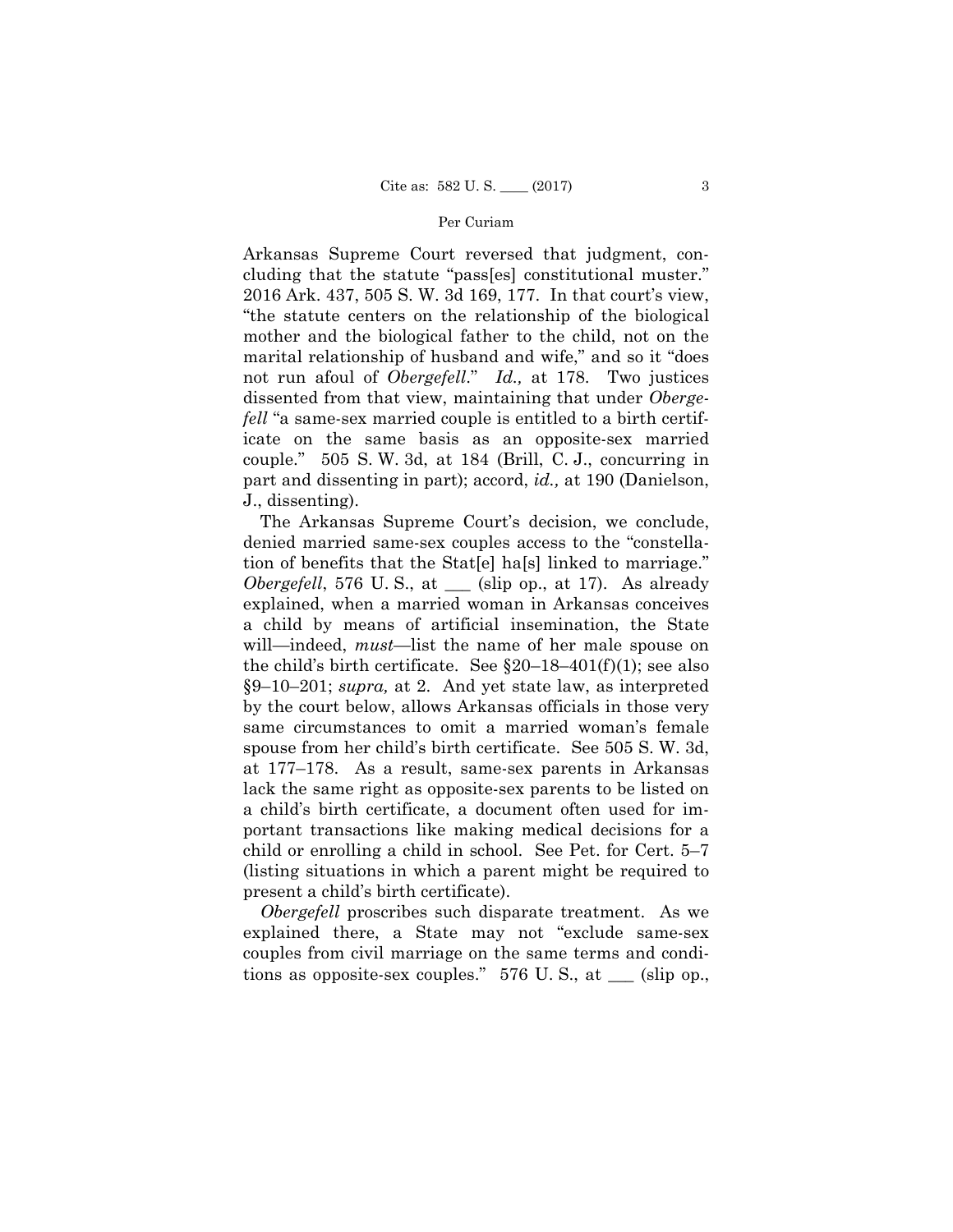#### 4 PAVAN *v.* SMITH

#### Per Curiam

at 23). Indeed, in listing those terms and conditions—the "rights, benefits, and responsibilities" to which same-sex couples, no less than opposite-sex couples, must have access—we expressly identified "birth and death certificates." *Id.*, at \_\_\_ (slip op., at 17). That was no accident: Several of the plaintiffs in *Obergefell* challenged a State's refusal to recognize their same-sex spouses on their children's birth certificates. See *DeBoer* v. *Snyder*, 772 F. 3d 388, 398–399 (CA6 2014). In considering those challenges, we held the relevant state laws unconstitutional to the extent they treated same-sex couples differently from opposite-sex couples. See 576 U. S., at \_\_\_ (slip op., at 23). That holding applies with equal force to §20–18–401.

Echoing the court below, the State defends its birthcertificate law on the ground that being named on a child's birth certificate is not a benefit that attends marriage. Instead, the State insists, a birth certificate is simply a device for recording biological parentage—regardless of whether the child's parents are married. But Arkansas law makes birth certificates about more than just genetics. As already discussed, when an opposite-sex couple conceives a child by way of anonymous sperm donation—just as the petitioners did here—state law requires the placement of the birth mother's husband on the child's birth certificate. See *supra,* at 2. And that is so even though (as the State concedes) the husband "is definitively not the biological father" in those circumstances. Brief in Opposition 4.\* Arkansas has thus chosen to make its birth certif-

——————

<sup>\*</sup>As the petitioners point out, other factual scenarios (beyond those present in this case) similarly show that the State's birth certificates are about more than genetic parentage. For example, when an Arkansas child is adopted, the State places the child's original birth certificate under seal and issues a new birth certificate—unidentifiable as an amended version—listing the child's (nonbiological) adoptive parents. See Ark. Code §§20–18–406(a)(1), (b) (2014); Ark. Admin. Code 007.12.1–5.5(a) (Apr. 2016).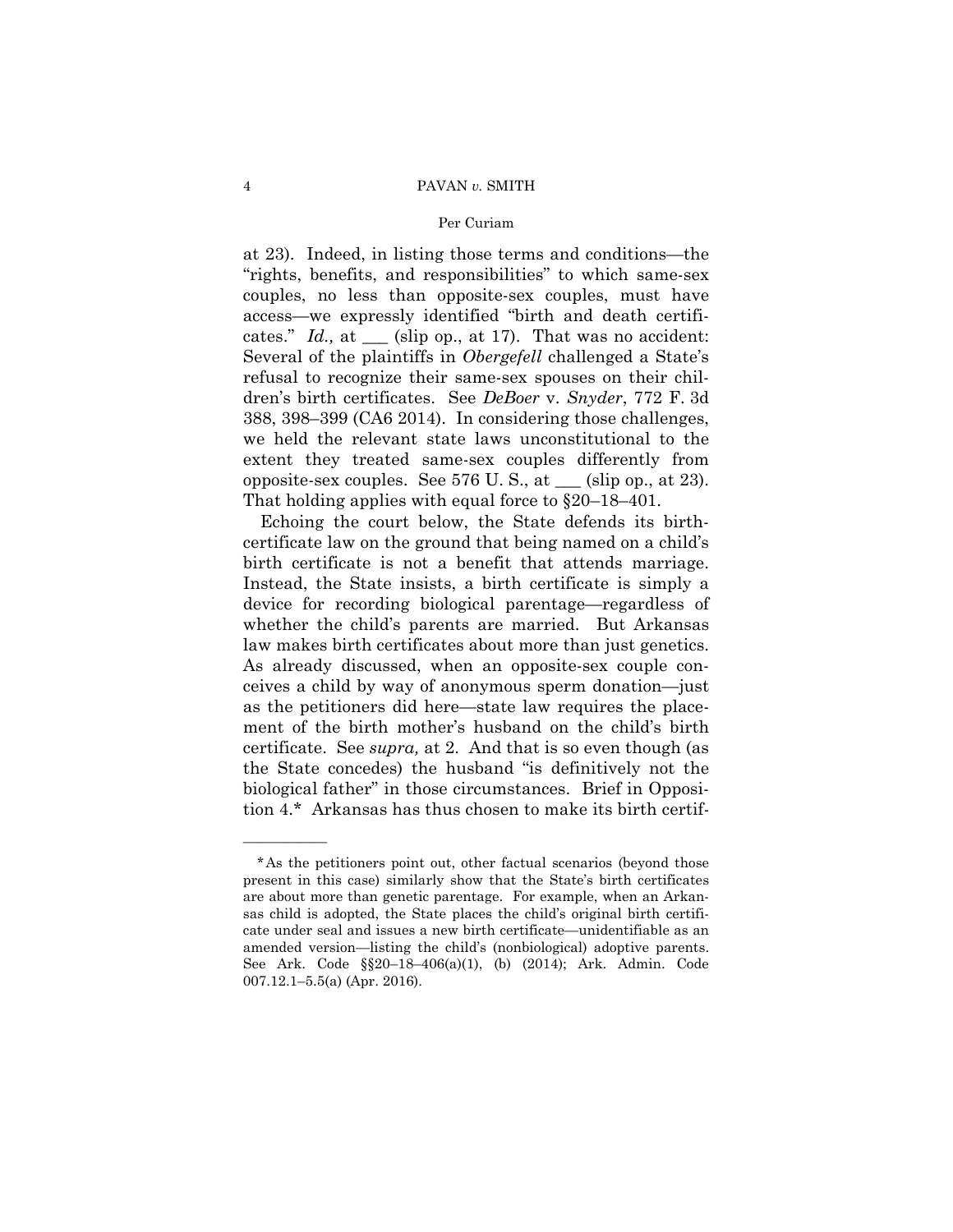## Per Curiam

icates more than a mere marker of biological relationships: The State uses those certificates to give married parents a form of legal recognition that is not available to unmarried parents. Having made that choice, Arkansas may not, consistent with *Obergefell*, deny married same-sex couples that recognition.

The petition for a writ of certiorari and the pending motions for leave to file briefs as *amici curiae* are granted. The judgment of the Arkansas Supreme Court is reversed, and the case is remanded for further proceedings not inconsistent with this opinion.

*It is so ordered.*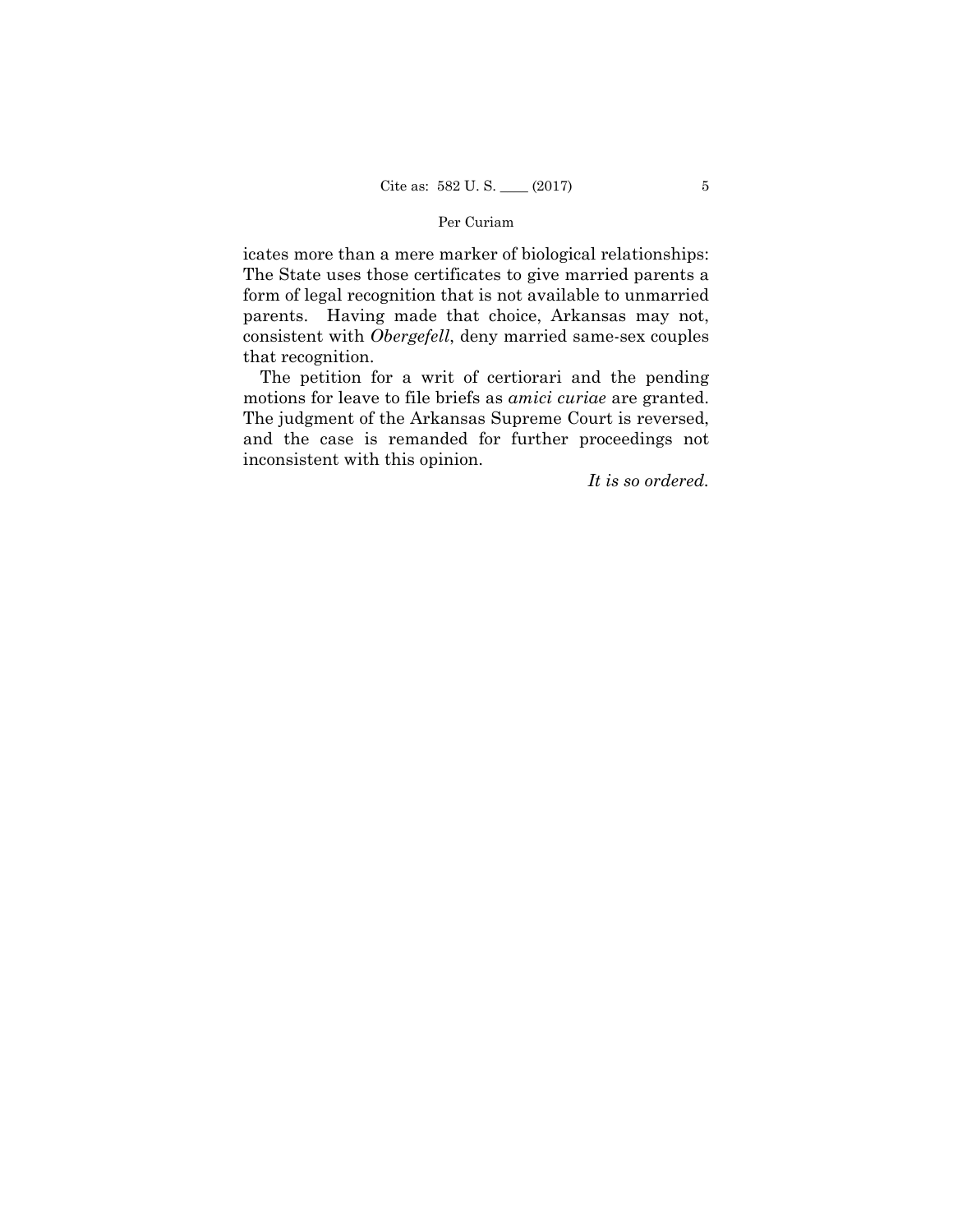GORSUCH, J., dissenting

# **SUPREME COURT OF THE UNITED STATES**

# MARISA N. PAVAN, ET AL. *v.* NATHANIEL SMITH

# ON PETITION FOR WRIT OF CERTIORARI TO THE SUPREME COURT OF ARKANSAS

#### No. 16–992. Decided June 26, 2017

 JUSTICE GORSUCH, with whom JUSTICE THOMAS and JUSTICE ALITO join, dissenting.

Summary reversal is usually reserved for cases where "the law is settled and stable, the facts are not in dispute, and the decision below is clearly in error." *Schweiker* v. *Hansen*, 450 U. S. 785, 791 (1981) (Marshall, J., dissenting). Respectfully, I don't believe this case meets that standard.

To be sure, *Obergefell* addressed the question whether a State must recognize same-sex marriages. But nothing in *Obergefell* spoke (let alone clearly) to the question whether §20–18–401 of the Arkansas Code, or a state supreme court decision upholding it, must go. The statute in question establishes a set of rules designed to ensure that the biological parents of a child are listed on the child's birth certificate. Before the state supreme court, the State argued that rational reasons exist for a biology based birth registration regime, reasons that in no way offend *Obergefell*—like ensuring government officials can identify public health trends and helping individuals determine their biological lineage, citizenship, or susceptibility to genetic disorders. In an opinion that did not in any way seek to defy but rather earnestly engage *Obergefell*, the state supreme court agreed. And it is very hard to see what is wrong with this conclusion for, just as the state court recognized, nothing in *Obergefell* indicates that a birth registration regime based on biology, one no doubt with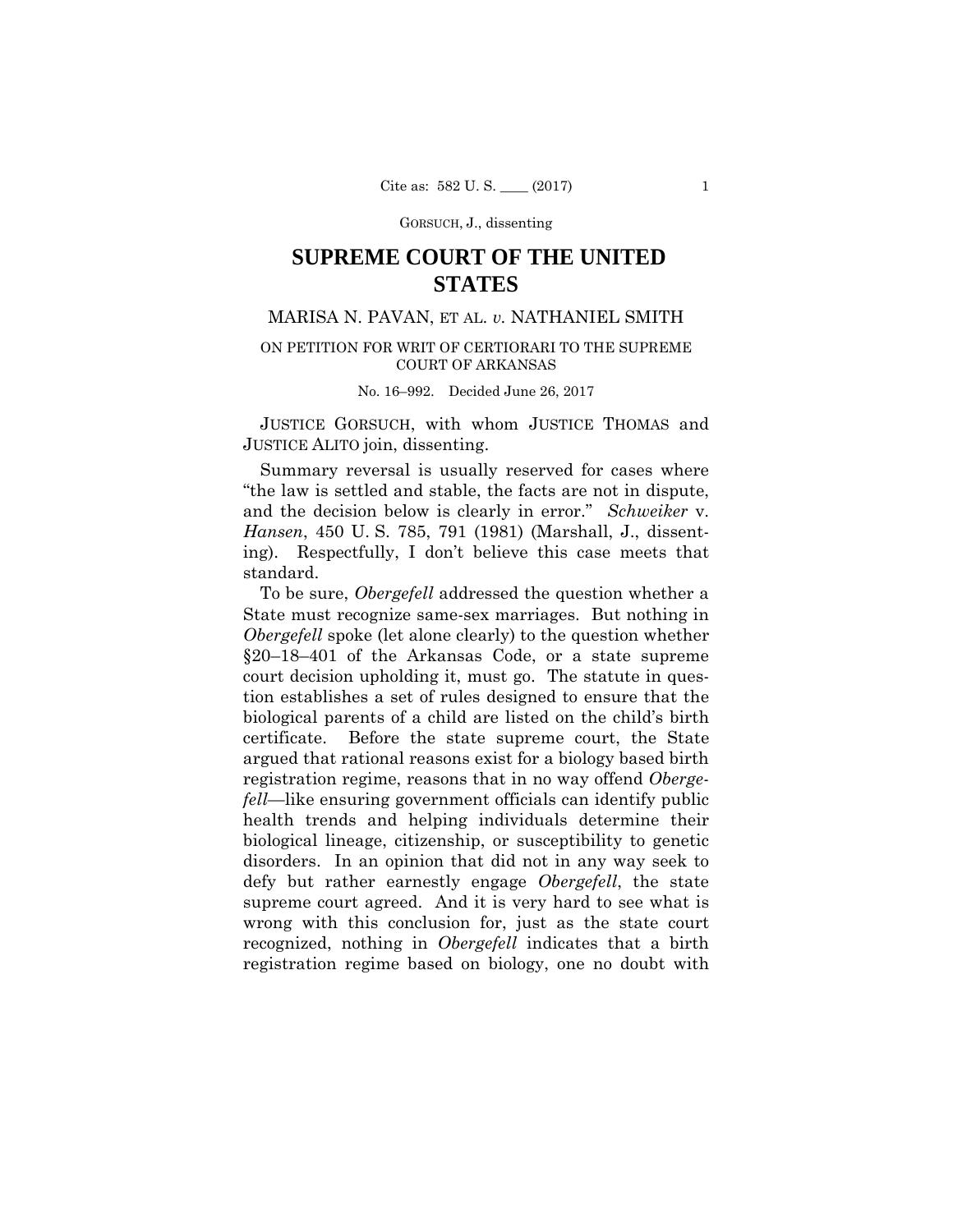#### 2 PAVAN *v.* SMITH

#### GORSUCH, J., dissenting

many analogues across the country and throughout history, offends the Constitution. To the contrary, to the extent they speak to the question at all, this Court's precedents suggest just the opposite conclusion. See, *e.g., Michael H.* v. *Gerald D.*, 491 U. S. 110, 124–125 (1989); *Tuan Anh Nguyen* v. *INS*, 533 U. S. 53, 73 (2001). Neither does anything in today's opinion purport to identify any constitutional problem with a biology based birth registration regime. So whatever else we might do with this case, summary reversal would not exactly seem the obvious course.

What, then, is at work here? If there isn't a problem with a biology based birth registration regime, perhaps the concern lies in this particular regime's exceptions. For it turns out that Arkansas's general rule of registration based on biology does admit of certain more specific exceptions. Most importantly for our purposes, the State acknowledges that §9–10–201 of the Arkansas Code controls how birth certificates are completed in cases of artificial insemination like the one before us. The State acknowledges, too, that this provision, written some time ago, indicates that the mother's husband generally shall be treated as the father—and in this way seemingly anticipates only opposite-sex marital unions.

But if the artificial insemination statute is the concern, it's still hard to see how summary reversal should follow for at least a few reasons. First, petitioners didn't actually challenge §9–10–201 in their lawsuit. Instead, petitioners sought and the trial court granted relief eliminating the State's authority under §20–18–401 to enforce a birth registration regime generally based on biology. On appeal, the state supreme court simply held that this overbroad remedy wasn't commanded by *Obergefell* or the Constitution. And, again, nothing in today's opinion for the Court identifies anything wrong, let alone clearly wrong, in that conclusion. Second, though petitioners' lawsuit didn't